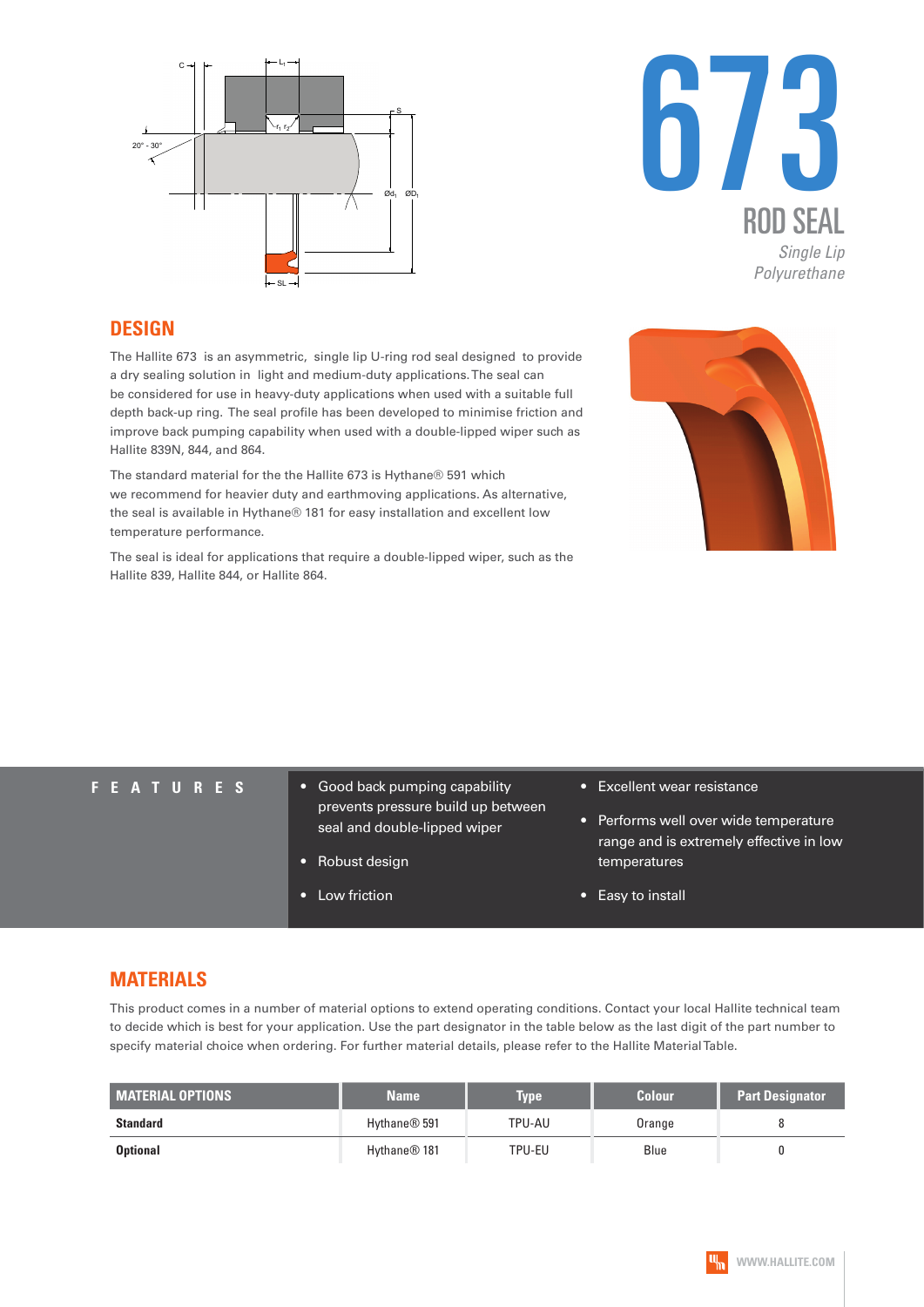### **TECHNICAL DETAILS**

| <b>OPERATING CONDITIONS</b>              | <b>METRIC</b>                     | <b>INCH</b>            |  |
|------------------------------------------|-----------------------------------|------------------------|--|
| <b>Maximum Speed</b>                     | 1.0 <sub>m/sec</sub>              | $3.0$ ft/sec           |  |
| <b>Temperature Range</b>                 | $-45^{\circ}$ C +110 $^{\circ}$ C | $-50^{\circ}$ F +230°F |  |
| <b>Maximum Pressure</b>                  | 400 <sub>bar</sub>                | 6000 psi               |  |
| <b>Maximum Pressure with Backup Ring</b> | 700 bar                           | $10000$ psi            |  |

Data given are maximum values and can apply depending on specific application. Maximum ratings of temperature, pressure, or operating speeds are dependent on fluid medium, surface, gap value, and other variables such as dynamic or static service. Maximum values are not intended for use together at the same time, e.g. max temperature and max pressure. Please contact your Hallite technical representative for application support.

**NOTE**

**NOTE**

**NOTE**

**Pressure Rating:** Can be extended with use of backup ring. Seek technical advice from local Hallite office.

| <b>MAXIMUM EXTRUSION GAP</b> |       |       |       |
|------------------------------|-------|-------|-------|
| Pressure har                 | 160   | 250   | 400   |
| <b>Maximum Gap mm</b>        | 0.60  | 0.50  | 0.40  |
| Pressure psi                 | 2400  | 3750  | 6000  |
| <b>Maximum Gap in</b>        | 0.024 | 0.020 | 0.016 |
|                              |       |       |       |

Figures show the maximum permissible gap all on one side using minimum rod Ø and maximum clearance Ø. Refer to Housing Design section.

| <b>SURFACE ROUGHNESS</b>                   | umRa               | umRz               | umRt              | <b>uinRa</b> | <b>uinRz</b> | uinRt     |
|--------------------------------------------|--------------------|--------------------|-------------------|--------------|--------------|-----------|
| <b>Dynamic Sealing Face Ød</b>             | $0.1 - 0.4$        | 1.6 max            | 4 max             | $4 - 16$     | $63$ max     | $157$ max |
| <b>Static Sealing Face ØD</b> <sub>1</sub> | 1.6 <sub>max</sub> | 6.3 <sub>max</sub> | 10 <sub>max</sub> | $63$ max     | $250$ max    | $394$ max |
| <b>Static Housing Faces L1</b>             | 3.2 <sub>max</sub> | 10 <sub>max</sub>  | $16$ max          | $125$ max    | 394 max      | $630$ max |

| <b>CHAMFERS &amp; RADIL</b>               |      |      |      |       |
|-------------------------------------------|------|------|------|-------|
| <b>Groove Section <s b="" mm<=""></s></b> | 4.00 | 5.00 | 7.50 | 10.00 |
| <b>Min Chamfer C mm</b>                   | 3.00 | 3.50 | 5.00 | 6.50  |
| Max Fillet Rad r <sub>1</sub> mm          | 0.20 | 0.40 | 0.80 | 0.80  |
| Max Fillet Rad r, mm                      | 0.40 | 0.80 | 1.20 | 1.20  |

| <b>TOLERANCES</b> | 70h | e i n |            |
|-------------------|-----|-------|------------|
| mm                | f9  | Js11  | $+0.25 -0$ |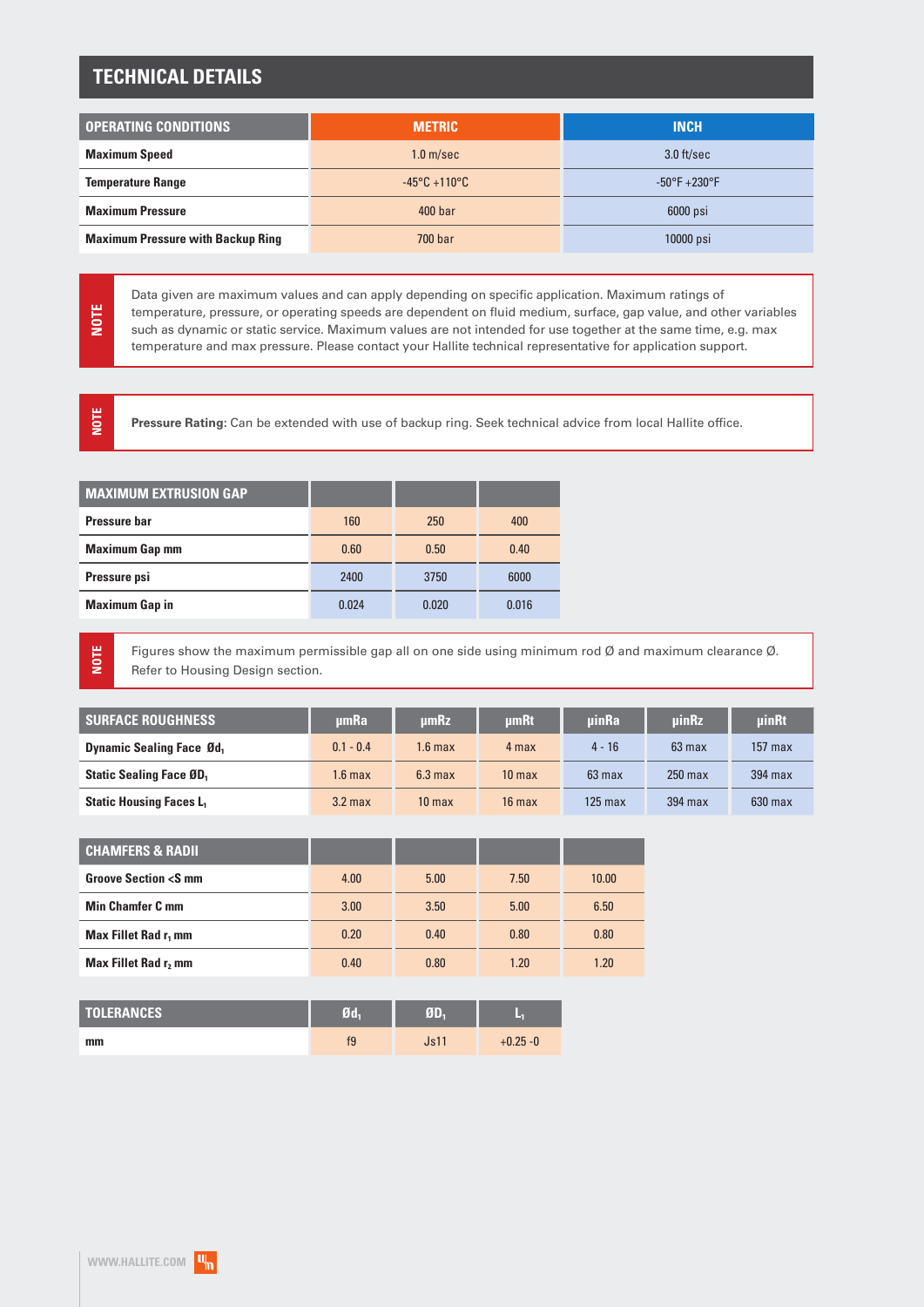



|                 |            |                                  | <b>METRIC</b> |          |                         |             |
|-----------------|------------|----------------------------------|---------------|----------|-------------------------|-------------|
| $\mathbf{0d}_1$ | <b>TOL</b> | $\boldsymbol{0}\boldsymbol{0}_1$ | <b>TOL</b>    | SL       | $\mathsf{L}_\mathsf{I}$ | <b>PART</b> |
|                 | f9         |                                  | Js11          |          | $+0.25 - 0$             | No.         |
| 30.00           | $-0.02$    | 43.00                            | $+0.08$       | 10.00    | 11.00                   | 4622108     |
|                 | $-0.07$    |                                  | $-0.08$       |          |                         |             |
| 30.00           | $-0.02$    | 45.00                            | $+0.08$       | 10.00    | 11.00                   | 4622208     |
|                 | $-0.07$    |                                  | $-0.08$       |          |                         |             |
| 32.00           | $-0.03$    | 42.00                            | $+0.08$       | 6.00     | $7.00\,$                | 4622308     |
|                 | $-0.09$    |                                  | $-0.08$       |          |                         |             |
| 35.00           | $-0.03$    | 45.00                            | $+0.08$       | 6.00     | $7.00$                  | 4622408     |
|                 | $-0.09$    |                                  | $-0.08$       |          |                         |             |
| 35.00           | $-0.03$    | 50.00                            | $+0.08$       | 10.00    | 11.00                   | 4622508     |
|                 | $-0.09$    |                                  | $-0.08$       |          |                         |             |
| 40.00           | $-0.03$    | 50.00                            | $+0.08$       | 6.00     | $7.00\,$                | 4622608     |
|                 | $-0.09$    |                                  | $-0.08$       |          |                         |             |
| 40.00           | $-0.03$    | 50.00                            | $+0.08$       | 9.00     | 10.00                   | 4622708     |
|                 | $-0.09$    |                                  | $-0.08$       |          |                         |             |
| 40.00           | $-0.03$    | 55.00                            | $+0.10$       | 10.00    | 11.00                   | 4622808     |
|                 | $-0.09$    |                                  | $-0.10$       |          |                         |             |
| 45.00           | $-0.03$    | 55.00                            | $+0.10$       | 6.00     | $7.00\,$                | 4622908     |
|                 | $-0.09$    |                                  | $-0.10$       |          |                         |             |
| 50.00           | $-0.03$    | 60.00                            | $+0.10$       | 8.00     | $9.00\,$                | 4623008     |
|                 | $-0.09$    |                                  | $-0.10$       |          |                         |             |
| 50.00           | $-0.03$    | 63.00                            | $+0.10$       | 9.00     | 10.00                   | 4623108     |
|                 | $-0.09$    |                                  | $-0.10$       |          |                         |             |
| 50.00           | $-0.03$    | 65.00                            | $+0.10$       | 10.00    | 11.00                   | 4623208     |
|                 | $-0.09$    |                                  | $-0.10$       |          |                         |             |
| 55.00           | $-0.03$    | 65.00                            | $+0.10$       | 8.00     | $9.00\,$                | 4623508     |
|                 | $-0.10$    |                                  | $-0.10$       |          |                         |             |
| 55.00           | $-0.03$    | 68.00                            | $+0.10$       | 10.00    | 11.00                   | 4623608     |
|                 | $-0.10$    |                                  | $-0.10$       |          |                         |             |
| 55.00           | $-0.03$    | 70.00                            | $+0.10$       | $9.00\,$ | 10.00                   | 4623708     |
|                 | $-0.10$    |                                  | $-0.10$       |          |                         |             |
| 55.00           | $-0.03$    | 70.00                            | $+0.10$       | 10.00    | 11.00                   | 4623808     |
|                 | $-0.10$    |                                  | $-0.10$       |          |                         |             |
| 60.00           | $-0.03$    | 73.00                            | $+0.10$       | 10.00    | 11.00                   | 4623908     |
|                 | $-0.10$    |                                  | $-0.10$       |          |                         |             |
| 60.00           | $-0.03$    | 75.00                            | $+0.10$       | 9.00     | 10.00                   | 4624008     |
|                 | $-0.10$    |                                  | $-0.10$       |          |                         |             |

**PART NUMBERS ON THIS PAGE ARE LISTED IN THE STANDARD MATERIAL OPTION. FOR MATERIAL VARIATIONS OR FOR CUSTOM SIZES, MATERIALS, OR SEAL DESIGNS, PLEASE CONTACT YOUR LOCAL HALLITE REPRESENTATIVE.**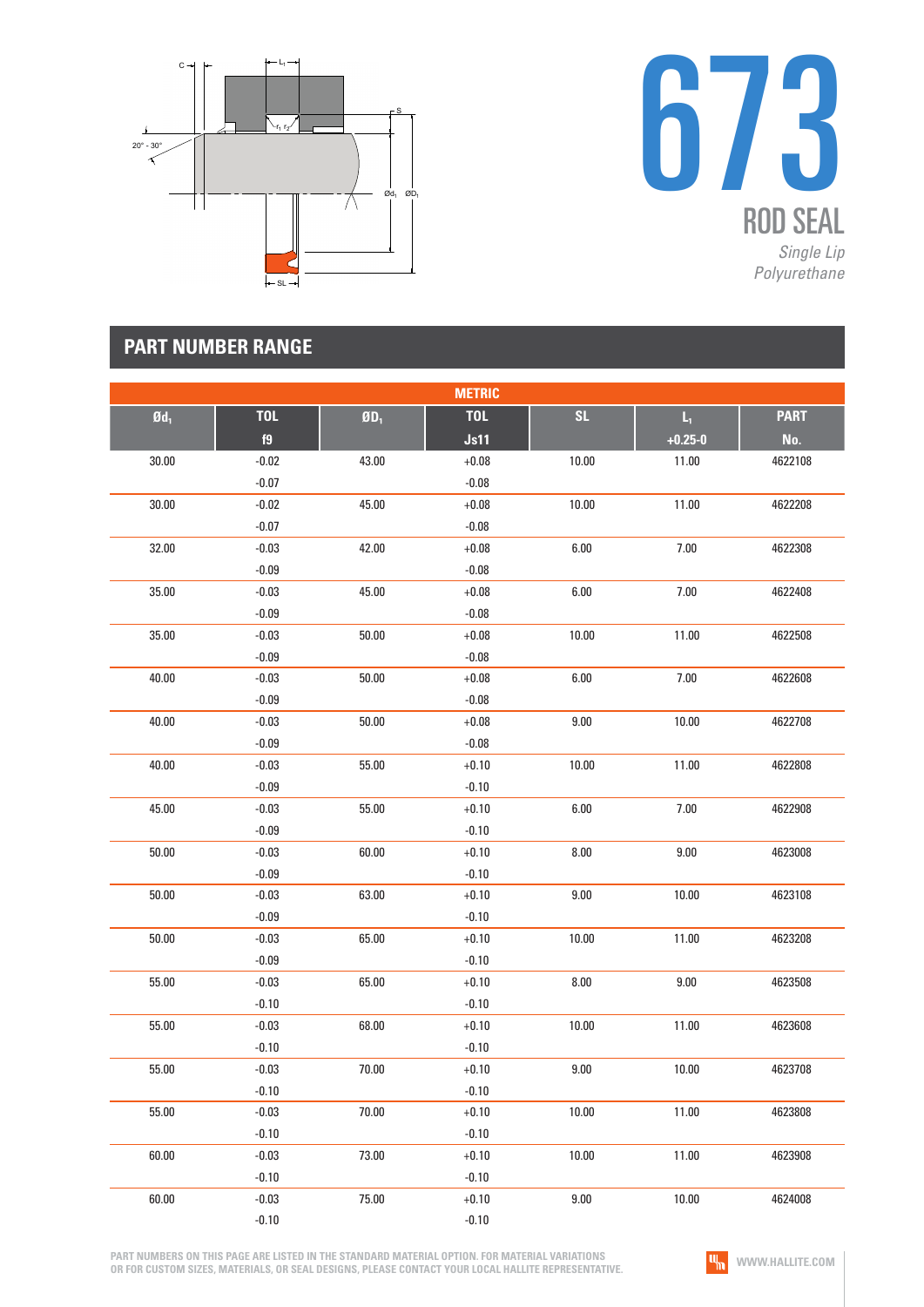

| <b>METRIC</b>     |            |                             |            |           |                         |             |
|-------------------|------------|-----------------------------|------------|-----------|-------------------------|-------------|
| $\mathfrak{gd}_1$ | <b>TOL</b> | $\mathbf{g}_{\mathbf{D}_1}$ | <b>TOL</b> | <b>SL</b> | $\mathsf{L}_\mathrm{L}$ | <b>PART</b> |
|                   | f9         |                             | Js11       |           | $+0.25 - 0$             | No.         |
| 60.00             | $-0.03$    | 75.00                       | $+0.10$    | 10.00     | 11.00                   | 4624108     |
|                   | $-0.10$    |                             | $-0.10$    |           |                         |             |
| 63.00             | $-0.03$    | 78.00                       | $+0.10$    | 10.00     | 11.00                   | 4623408     |
|                   | $-0.10$    |                             | $-0.10$    |           |                         |             |
| 65.00             | $-0.03$    | 78.00                       | $+0.10$    | 10.00     | 11.00                   | 4624208     |
|                   | $-0.10$    |                             | $-0.10$    |           |                         |             |
| 65.00             | $-0.03$    | 80.00                       | $+0.10$    | 9.00      | 10.00                   | 4624308     |
|                   | $-0.10$    |                             | $-0.10$    |           |                         |             |
| 65.00             | $-0.03$    | 80.00                       | $+0.10$    | 10.00     | 11.00                   | 4624408     |
|                   | $-0.10$    |                             | $-0.10$    |           |                         |             |
| 70.00             | $-0.03$    | 83.00                       | $+0.11$    | 10.00     | 11.00                   | 4624508     |
|                   | $-0.10$    |                             | $-0.11$    |           |                         |             |
| 70.00             | $-0.03$    | 85.00                       | $+0.11$    | $9.00\,$  | 10.00                   | 4624608     |
|                   | $-0.10$    |                             | $-0.11$    |           |                         |             |
| 75.00             | $-0.03$    | 88.00                       | $+0.11$    | 10.00     | 11.00                   | 4624708     |
|                   | $-0.10$    |                             | $-0.11$    |           |                         |             |
| 75.00             | $-0.03$    | 90.00                       | $+0.11$    | 9.00      | 10.00                   | 4624808     |
|                   | $-0.10$    |                             | $-0.11$    |           |                         |             |
| 75.00             | $-0.03$    | 90.00                       | $+0.11$    | 10.00     | 11.00                   | 4624908     |
|                   | $-0.10$    |                             | $-0.11$    |           |                         |             |
| 80.00             | $-0.03$    | 93.00                       | $+0.11$    | 10.00     | 11.00                   | 4626508     |
|                   | $-0.10$    |                             | $-0.11$    |           |                         |             |
| 80.00             | $-0.03$    | 95.00                       | $+0.11$    | 9.00      | 10.00                   | 4626608     |
|                   | $-0.10$    |                             | $-0.11$    |           |                         |             |
| 80.00             | $-0.03$    | 95.00                       | $+0.11$    | 10.00     | 11.00                   | 4626708     |
|                   | $-0.10$    |                             | $-0.11$    |           |                         |             |
| 80.00             | $-0.03$    | 100.00                      | $+0.11$    | 12.00     | 13.00                   | 4626808     |
|                   | $-0.10$    |                             | $-0.11$    |           |                         |             |
| 85.00             | $-0.04$    | 100.00                      | $+0.11$    | 9.00      | 10.00                   | 4626908     |
|                   | $-0.12$    |                             | $-0.11$    |           |                         |             |
| 85.00             | $-0.04$    | 100.00                      | $+0.11$    | 10.00     | 11.00                   | 4627008     |
|                   | $-0.12$    |                             | $-0.11$    |           |                         |             |
| 85.00             | $-0.04$    | 105.00                      | $+0.11$    | 12.00     | 13.00                   | 4627108     |
|                   | $-0.12$    |                             | $-0.11$    |           |                         |             |
| 90.00             | $-0.04$    | 105.00                      | $+0.11$    | $9.00\,$  | 10.00                   | 4627208     |
|                   | $-0.12$    |                             | $-0.11$    |           |                         |             |

**PART NUMBERS ON THIS PAGE ARE LISTED IN THE STANDARD MATERIAL OPTION. FOR MATERIAL VARIATIONS OR FOR CUSTOM SIZES, MATERIALS, OR SEAL DESIGNS, PLEASE CONTACT YOUR LOCAL HALLITE REPRESENTATIVE.**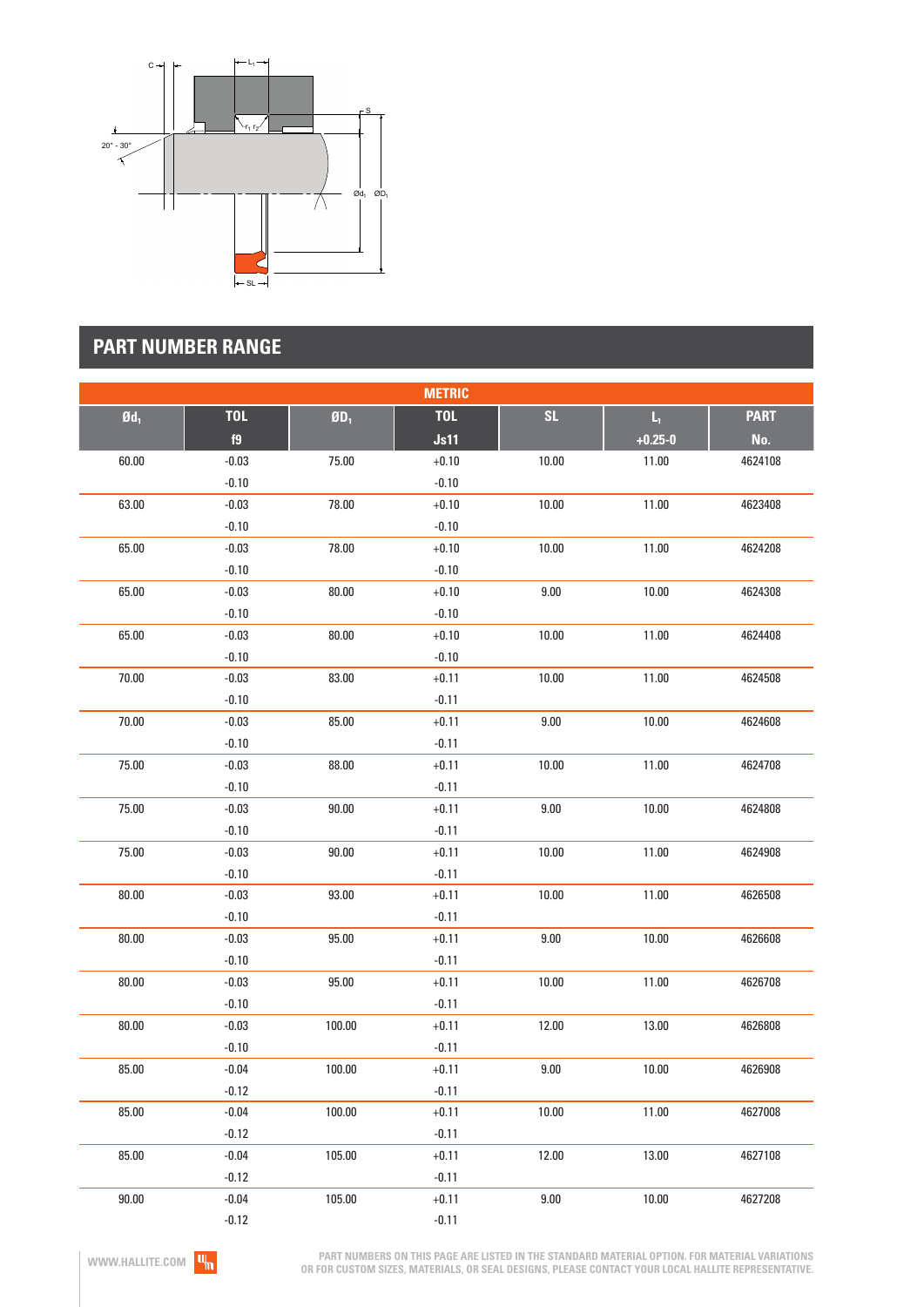



| <b>METRIC</b>     |            |                          |            |       |                         |             |
|-------------------|------------|--------------------------|------------|-------|-------------------------|-------------|
| $\mathfrak{gd}_1$ | <b>TOL</b> | $\mathbf{0}\mathbf{D}_1$ | <b>TOL</b> | SL    | $\mathsf{L}_\mathsf{L}$ | <b>PART</b> |
|                   | f9         |                          | Js11       |       | $+0.25 - 0$             | No.         |
| 90.00             | $-0.04$    | 105.00                   | $+0.11$    | 10.00 | 11.00                   | 4627308     |
|                   | $-0.12$    |                          | $-0.11$    |       |                         |             |
| 90.00             | $-0.04$    | 110.00                   | $+0.11$    | 12.00 | 13.00                   | 4627408     |
|                   | $-0.12$    |                          | $-0.11$    |       |                         |             |
| 95.00             | $-0.04$    | 110.00                   | $+0.11$    | 9.00  | 10.00                   | 4627508     |
|                   | $-0.12$    |                          | $-0.11$    |       |                         |             |
| 95.00             | $-0.04$    | 110.00                   | $+0.11$    | 10.00 | 11.00                   | 4627608     |
|                   | $-0.12$    |                          | $-0.11$    |       |                         |             |
| 95.00             | $-0.04$    | 115.00                   | $+0.11$    | 12.00 | 13.00                   | 4627708     |
|                   | $-0.12$    |                          | $-0.11$    |       |                         |             |
| 100.00            | $-0.04$    | 115.00                   | $+0.11$    | 9.00  | 10.00                   | 4627808     |
|                   | $-0.12$    |                          | $-0.11$    |       |                         |             |
| 100.00            | $-0.04$    | 115.00                   | $+0.11$    | 10.00 | 11.00                   | 4627908     |
|                   | $-0.12$    |                          | $-0.11$    |       |                         |             |
| 100.00            | $-0.04$    | 120.00                   | $+0.11$    | 12.00 | 13.00                   | 4628008     |
|                   | $-0.12$    |                          | $-0.11$    |       |                         |             |
| 105.00            | $-0.04$    | 120.00                   | $+0.11$    | 9.00  | 10.00                   | 4628108     |
|                   | $-0.12$    |                          | $-0.11$    |       |                         |             |
| 105.00            | $-0.04$    | 120.00                   | $+0.11$    | 10.00 | 11.00                   | 4628208     |
|                   | $-0.12$    |                          | $-0.11$    |       |                         |             |
| 105.00            | $-0.04$    | 125.00                   | $+0.13$    | 12.00 | 13.00                   | 4628308     |
|                   | $-0.12$    |                          | $-0.13$    |       |                         |             |
| 110.00            | $-0.04$    | 125.00                   | $+0.13$    | 9.00  | 10.00                   | 4628408     |
|                   | $-0.12$    |                          | $-0.13$    |       |                         |             |
| 110.00            | $-0.04$    | 125.00                   | $+0.13$    | 10.00 | 11.00                   | 4628508     |
|                   | $-0.12$    |                          | $-0.13$    |       |                         |             |
| 110.00            | $-0.04$    | 130.00                   | $+0.13$    | 12.00 | 13.00                   | 4628608     |
|                   | $-0.12$    |                          | $-0.13$    |       |                         |             |
| 115.00            | $-0.04$    | 130.00                   | $+0.13$    | 9.00  | 10.00                   | 4628708     |
|                   | $-0.12$    |                          | $-0.13$    |       |                         |             |
| 115.00            | $-0.04$    | 135.00                   | $+0.13$    | 12.00 | 13.00                   | 4628808     |
|                   | $-0.12$    |                          | $-0.13$    |       |                         |             |
| 115.00            | $-0.04$    | 135.00                   | $+0.13$    | 15.00 | 16.00                   | 4628908     |
|                   | $-0.12$    |                          | $-0.13$    |       |                         |             |
| 120.00            | $-0.04$    | 135.00                   | $+0.13$    | 9.00  | 10.00                   | 4623308     |
|                   | $-0.12$    |                          | $-0.13$    |       |                         |             |

**PART NUMBERS ON THIS PAGE ARE LISTED IN THE STANDARD MATERIAL OPTION. FOR MATERIAL VARIATIONS OR FOR CUSTOM SIZES, MATERIALS, OR SEAL DESIGNS, PLEASE CONTACT YOUR LOCAL HALLITE REPRESENTATIVE.**